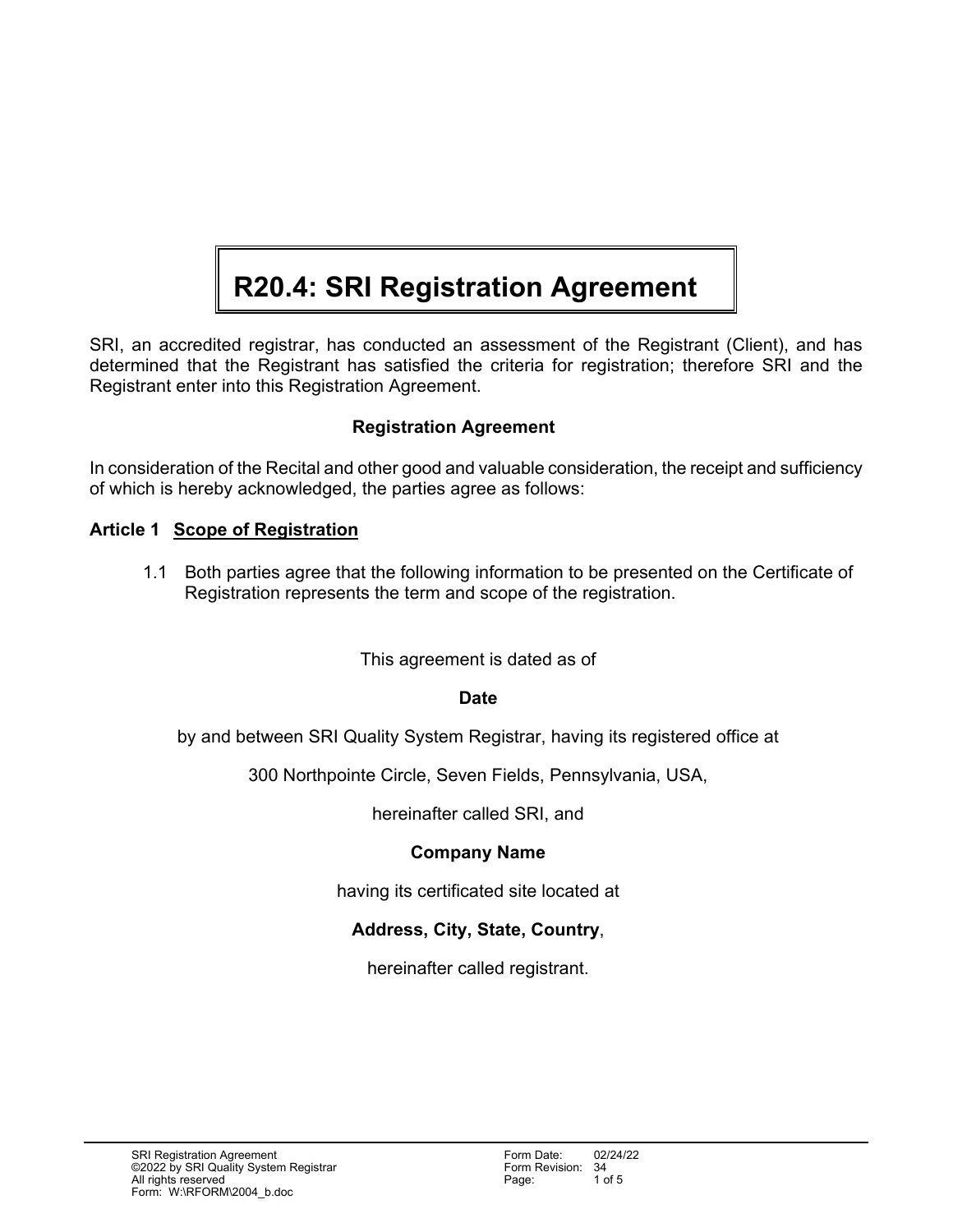| Company/Division: | <b>Company Name, Address, City, State, Country</b> |  |
|-------------------|----------------------------------------------------|--|
|-------------------|----------------------------------------------------|--|

Standard:

Exclusions: Product Design and Development; Validation of Processes for Production and Service Provision.

IAF Code:

Scope: **SCOPE** 

SRI Registration No.: **XXXX-XX** 

Initial Registration Date: **DATE**.

#### Current Registration **DATE** through **DATE**.

Period: (If applicable, this Agreement, R20.4, replaces and supersedes any and all previously-issued Agreements for the standard listed.)

Registry: SRI

Authorized Marks: SRI Registration Mark (SRI) ANAB Accreditation Mark (ANAB) Raad voor Accreditatie Accreditation Mark (Dutch Accreditation Council RvA) International Automotive Task Force Registration Mark (IATF) **ResponsibleSteel**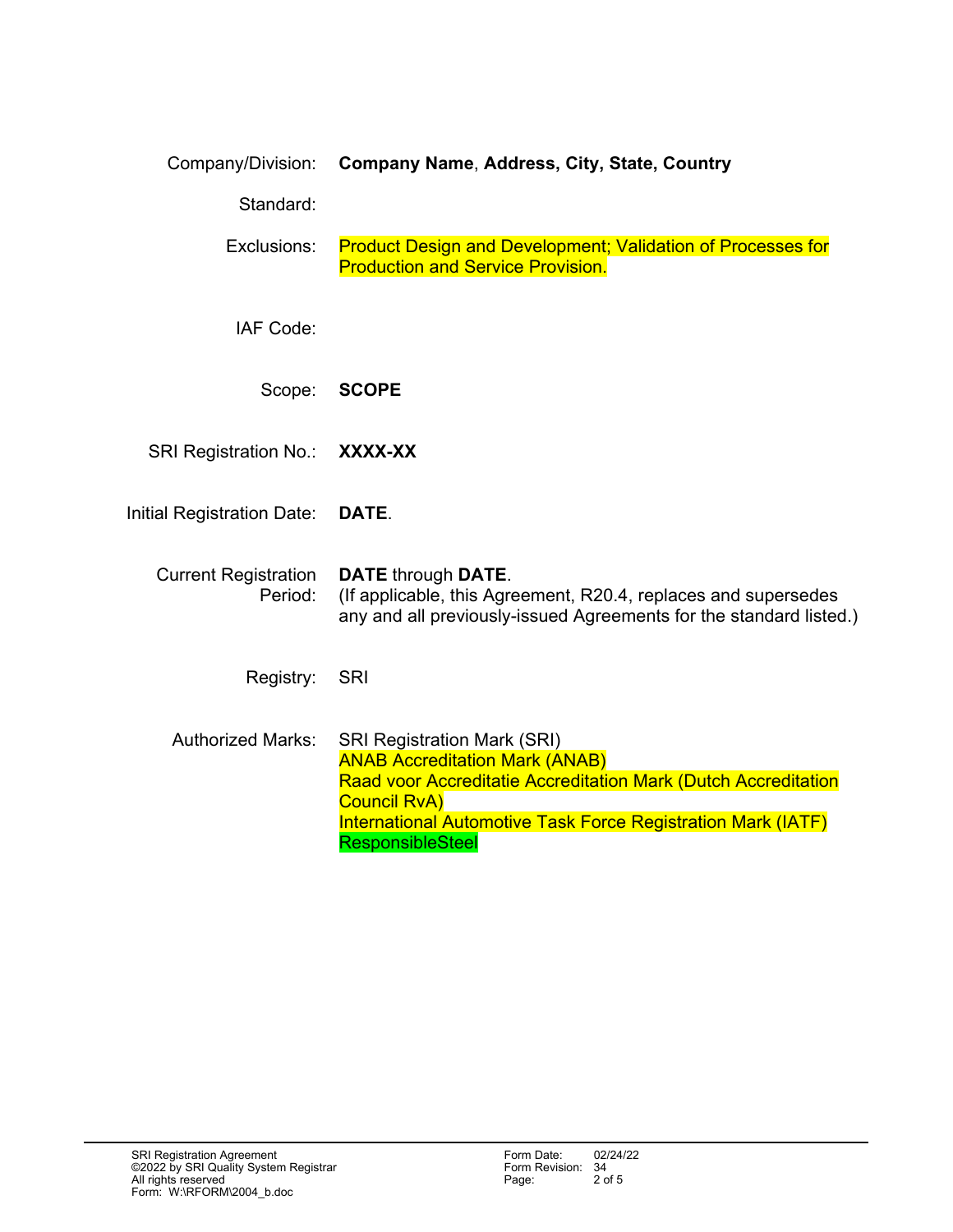1.2 After issuance of the Certificate of Registration, registrant may make changes to the term or scope information in Article 1.1 at any time and have the Certificate of Registration changed for a fee. All change requests must be submitted to SRI in writing and meet all registration requirements of SRI, the standard, and the accreditation bodies. Prior to reissuing a Certificate of Registration with any changes, Article 1.1 shall be updated, initialed by both parties, and amended to this agreement.

## **Article 2 The Applicable SRI Documents**

2.1 The following applicable registration procedure documents are incorporated herein by reference: SRI Registration Procedures (QP 4.0, 5.0, 6.0, 7.0, 8.0, and, as applicable QP 17.0 and QP19.0 ); SRI Application and Cost Proposal Terms and Conditions (R20.3); Method for Handling "Suspect" Compliance to Laws or Regulations observed during a Conformance Audit (R20.119); AS9100/AS9120 Aerospace Standard Supplement (R20.104); ISO/IEC 27001 Information Security Management Systems Supplement (R20.111); ISO/IEC 20000-1 Information Technology Supplement (R20.112), ISO 28000 Supply Chain Security Management Supplement (R20.109), ResponsibleSteel Supplement (R20.115RS) as applicable; the cited Standard; and those documents referenced in the foregoing documents.

# **Article 3 General Rights and Obligations**

- 3.1 The registrant is responsible to see that the functioning of the registrant and of every registered management system continually meet the accredited SRI criteria for registration and the requirements of the applicable accreditation body and standard.
- 3.2 SRI grants the registrant the right, for the duration of the agreement and subject to the obligation described in 3.1, to apply the SRI registration mark as well as the words "[specify standard] Registered by SRI Quality System Registrar" or "Registered to [specify standard] by SRI Quality System Registrar") on all documents which relate to the registered management system and to apply the SRI registration mark only on those supplier documents that relate to the registered management system, and not on a product or any other materials which could imply product certification.
- 3.3 The organization agrees to comply with any published ResponsibleSteel logo/ claims use rules and guidance; verification of use is subject to review by SRI during scheduled audit activities.
- 3.4 The registrant shall notify SRI immediately of all material changes in the registrant's management system which relate to the SRI assessment of the registrant based on the Criteria for Registration and the requirements of the standard. Failure to notify SRI of material changes or to knowingly misrepresent information provided may result in delisting. For IATF 16949 registrants, refer to "Rules for achieving and maintaining IATF recognition,  $5<sup>th</sup>$  Edition" sections 3.2, 6.1 and 8.1.b for specific situations requiring notification. For OHS clients, provide information on incidents such as a serious accident, or a serious breach of regulation necessitating the involvement of the competent regulatory authority.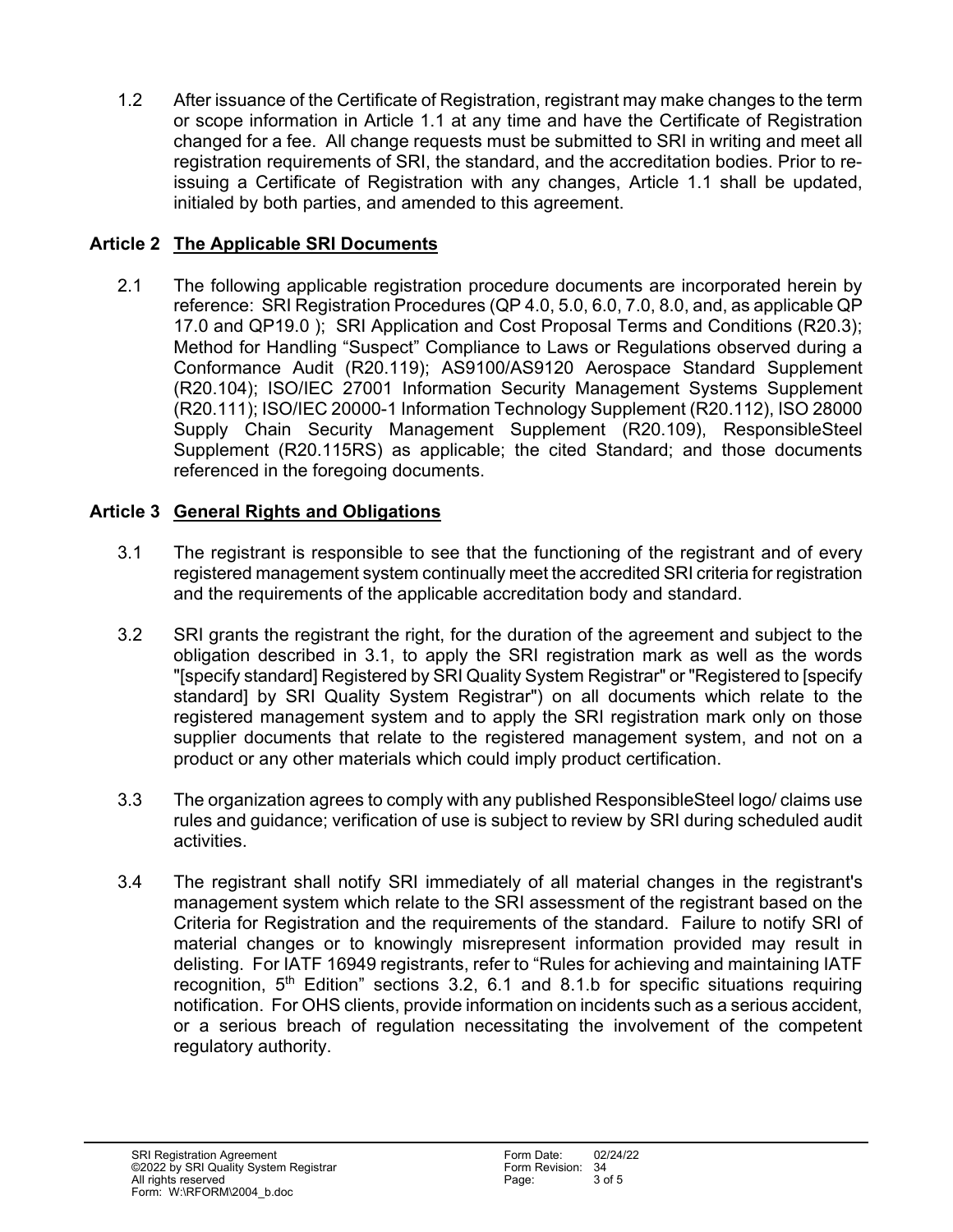### **Article 4 Surveillance and Re-assessment**

4.1 SRI shall conduct regular surveillance assessments to confirm continued conformance to the requirements of the applicable standard and SRI Registration Procedures in accordance with this Agreement, the Application and Cost Proposal, and R20.3 Terms and Conditions. For IATF 16949 registrants, the organization shall provide SRI with all requested audit planning information (i.e., R20.102S) at least 10 weeks prior to the scheduled event, refer to "Rules for achieving and maintaining IATF recognition, 5<sup>th</sup> Edition" section 5.7.1 and, if applicable, 5.5 Option 2: 1) to 5). In addition, any information related to transition events, shall be provided per transition rules and SRI directions.

# **Article 5 Complaints**

5.1 The registrant shall deal with, record and report to SRI all complaints about the registered management system. Where applicable, the registrant shall appropriately address all discovered non-compliance with legal and regulatory requirements.

# **Article 6 Publicity**

- 6.1 The registrant is free to publish for the duration of the agreement that it has the right to use the SRI registration mark for the management system stated on the Certificate of Registration. The SRI Registration Procedures contain further provisions to this effect which are incorporated herein by reference.
- 6.2 The registrant shall, at first notification by SRI, withdraw or rectify to the satisfaction of SRI misleading or incorrect behavior, notifications or publications with regard to the registration.
- 6.3 SRI grants the registrant the right to publish for the duration of the agreement any certificate of registration with any schedules thereto, and the final reports, but only the entire report, issued by SRI.

# **Article 7 Termination**

- 7.1 This Agreement may be terminated by either party upon prior written notice to the other party along with termination of Registration and the Application and Cost Proposal in accordance with the conditions for termination contained in the R20.3 Terms and Conditions.
- 7.2 If SRI is required by the applicable accreditation body to modify this Registration Agreement, SRI shall notify the registrant in writing of the required modifications, and thereafter such modifications shall be incorporated into and made a part of this Agreement unless the Registrant elects to terminate this Agreement pursuant to sub-article 7.1 of this Article 7.